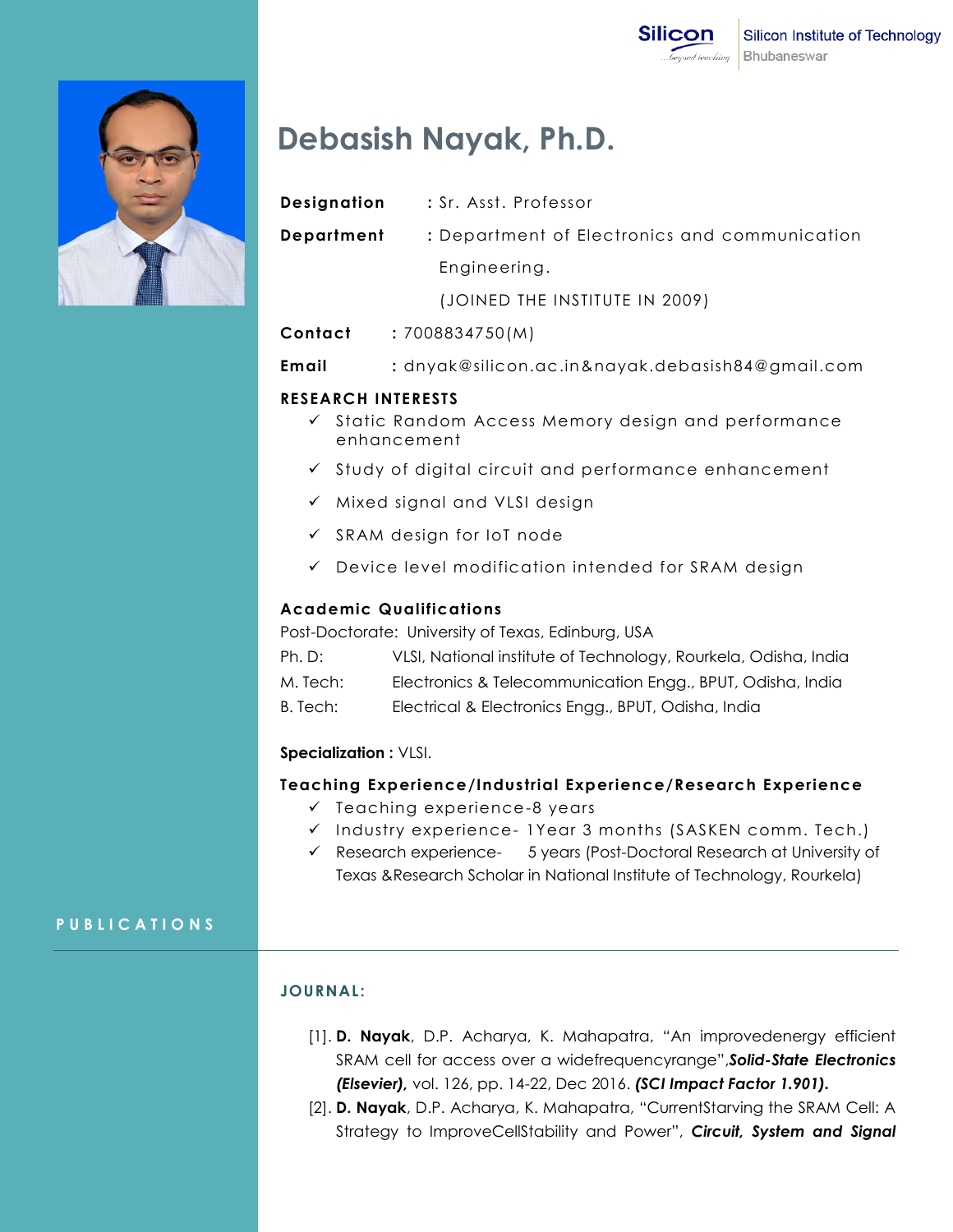*Processing (Springer),* vol. 36, Issue 8, pp. 3047-3070, Aug 2017.*(SCI Impact Factor 2.225).*

- [3]. **D. Nayak**, D.P. Acharya, K. Mahapatra, "A Read Disturbance Free Differential Read SRAM Cell for Low Power and Reliable Cache in Embedded Processor", *AEU - International Journal of Electronics and Communications (Elsevier)*,vol. 74, pp. 192-197, April 2017. *(SCI Impact Factor 3.183).*
- [4]. **D. Nayak**, D.P. Acharya, P.K. Rout, U. Nanda, "A high stable 8T-SRAM with bit interleavingcapability for minimization of soft error rate",*Microelectronics Journal (Elsevier)*, vol. 73, pp. 43-51, March 2018. *(SCI Impact Factor 1.605).*
- [5]. U. Nanda, D.P. Acharya, **D. Nayak**, P.K. Rout, "High performance PLL for multiband GSM applications", *International Journal of Nanoparticles (Inderscience)*, vol. 10, no. 3, pp. 244-258, *(Scopus, SCImago Journal Rank 0.123)*
- [6]. **D. Nayak**, D.P. Acharya, P. K. Rout, U. Nanda, "A Novel Charge Recycle Read WriteAssist Technique for Energy Efficient and Fast 20nm 8T-SRAM Array", *Solid-State Electronics (Elsevier),* vol. 148, pp. 43-50, Oct 2018. *(SCI Impact Factor 1.901)*
- [7]. **D. Nayak**, P. K. Rout, S. Sahu, D.P. Acharya, U. Nanda, D. Tripathy, "A Indirect Read based SRAM wasdesigned to reduce power and improve speed and stability", *Microelectronics Journal (Elsevier)*, vol. 97, pp. 01-11, Mar 2020. *(SCI Impact Factor 1.605)*
- [8]. U. Nanda, D.P. Acharya, **D. Nayak**, "Process Variation Tolerant Wide-band Fast PLL withReduced Phase Noise using Adaptive Duty Cycle Control Strategy", *International Journal of Electronics(Taylor & Francis)*, pp. 705- 717, Jul 2020. *(SCI Impact Factor 1.56)*
- [9]. U. Nanda, D.P. Acharya, **D. Nayak**, P.K. Rout, "Modelling and Optimization of Phase LockedLoopunderConstrained Channel Length and Width of MOSFETs", *Silicon (Springer)*, vol. 14, pp. 1471-1477, Feb 2022.*(SCI Impact Factor 2.670)*
- [10]. U. Nanda, **D. Nayak**, "Low voltage high performance high swing cascode current mirror", *American Journal of Circuits, Systems and Signal Processing, Public Science Framework,* American Institute of Science, Vol. 1, no. 2, pages 28–31, 2015.

#### **CONFERENCE:**

- [1]. P.K. Rout, **D. Nayak**, D.P. Acharya, "A novellow power 3T inverter", in Proc. of *IEEE International conferenceonAdvancedElectronicSystems (ICAES)*, Sept. 2013, pp. 221-224, Pilani, India
- [2]. **D. Nayak**, D.P. Acharya, P. K. Rout, K. Mahapatra, "Design of low-leakage and highwritableproposed SRAM cell structure", in Proc. of *IEEE International conferenceonElectronics and Communication System (ICECS)*, Feb. 2014, pp. 1-5, Coimbatore, India
- [3]. P.K. Rout, D.P. Acharya, G. panda, **D. Nayak**, "Process Corner Variation Aware Design of Low Power CurrentStarved VCO", in Proc. of *IEEE*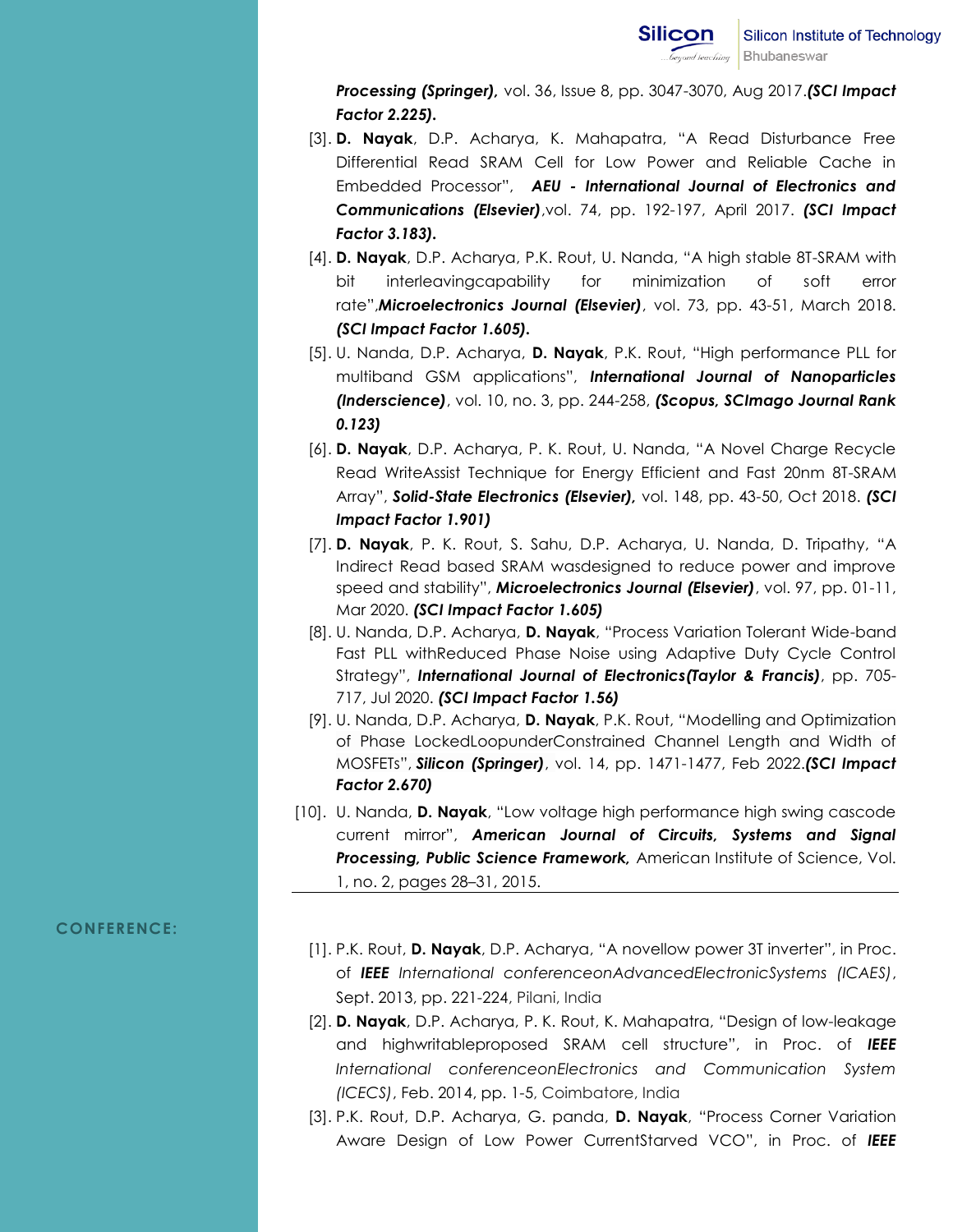*International conferenceonElectronics and Communication System (ICECS),* Feb. 2014,pp. 6-10, Coimbatore, India

- [4]. **D. Nayak**, D.P. Acharya, K. Mahapatra, "Power efficient design of a novel SRAM cellwithhigherwriteability", in Proc. of *IEEEIndiaConference (INDICON)*, Dec. 2015, pp. 1-6 (2015), Delhi, India
- [5]. S. N. Panda, S. Padhi, V. Phanindra, U. Nanda, S. K. Pattnaik and **D. Nayak**, "Design and implementation of SRAM macro unit", in Proc. of *IEEEInternationalConference on Trends in Electronics and Informatics (ICEI)*, May. 2017, pp. 119-123 (2017), Tirunelvely, India
- [6]. S. K. Pattnaik, U. Nanda, **D. Nayak**, S. R. Mohapatra, A. B. Nayak and A. Mallick, "Design and implementation of different types of full adders in ALU and leakageminimization", *in Proc. ofIEEEInternationalConference on Trends in Electronics and Informatics (ICEI)*, May. 2017, pp. 924-927 (2017), Tirunelvely, India
- [7]. **D. Nayak**, U. Nanda, P. K. Rout, S. M. Biswal, D. Tripathy, S. K. Swain, B. Baral, S. K. Das, "A Novel Driver less SRAM with Indirect Read for LowEnergyConsumption and Read Noise Elimination", in Proc. of *IEEE International Conference on Devices for Integrated Circuit (DevIC)*, March. 2019, pp. 314-317 (2019), Kalyani, India.
- [8]. D. Tripathy, **D. Nayak**, S. M. Biswal, S. K. Swain, B. Baral, S. K. Das, "A Low Power LNA usingCurrentReused Technique for UWB Application", *in Proc. of IEEE International Conference on Devices for Integrated Circuit (DevIC)*, March. 2019, pp. 310-313 (2019), Kalyani, India
- [9]. N. K. Mucheli, U. Nanda, **D. Nayak**, P. K. Rout, S. K. Swain, S. K. Das, S. M. Biswal, "Smart Power TheftDetection System", *in Proc. of IEEE International Conference on Devices for Integrated Circuit (DevIC)*, March. 2019, pp. 302-305 (2019), Kalyani, India
- [10]. S. M. Biswal, S. K. Swain, B. Baral, **D. Nayak**, U. Nanda, S. K. Das, D. Tripathy, "Performance Analysis of StaggeredHeterojunctionbased SRG TFET biosensor for health IoT application*", in Proc. of IEEE International Conference on Devices for Integrated Circuit (DevIC),* March. 2019, pp. 493-496 (2019), Kalyani, India
- [11]. S. K. Swain, S. K. Das, S. M. Biswal, S. Adak, U. Nanda, A. A. Sahoo, **D. Nayak**, D. Tripathy, "Effect of High-K Spacer on the Performance of Non-Uniformlydoped DG-MOSFET", *in Proc. of IEEE International Conference on Devices for Integrated Circuit (DevIC),* March. 2019, pp. 510-514 (2019), Kalyani, India
- [12]. S. K. Das, S. K. Swain, S. M. Biswal, **D. Nayak**, U. Nanda, B. Baral, D. Tripathy, "Effect of High-K Spacer on the Performance of Gate-StackUniformlydoped DG-MOSFET", *in Proc. of IEEE International Conference on Devices for Integrated Circuit (DevIC)*, March. 2019, pp. 365-369 (2019), Kalyani, India
- [13]. B. Baral, S. M. Biswal, S. K. Swain, **D. Nayak**, S. K. Das, D. Tripathy, "RF/Analog&Linearity performance analysis of a downscaled JL DG MOSFET on GaAs substrate for Analog/mixed signal SOC applications", *in*